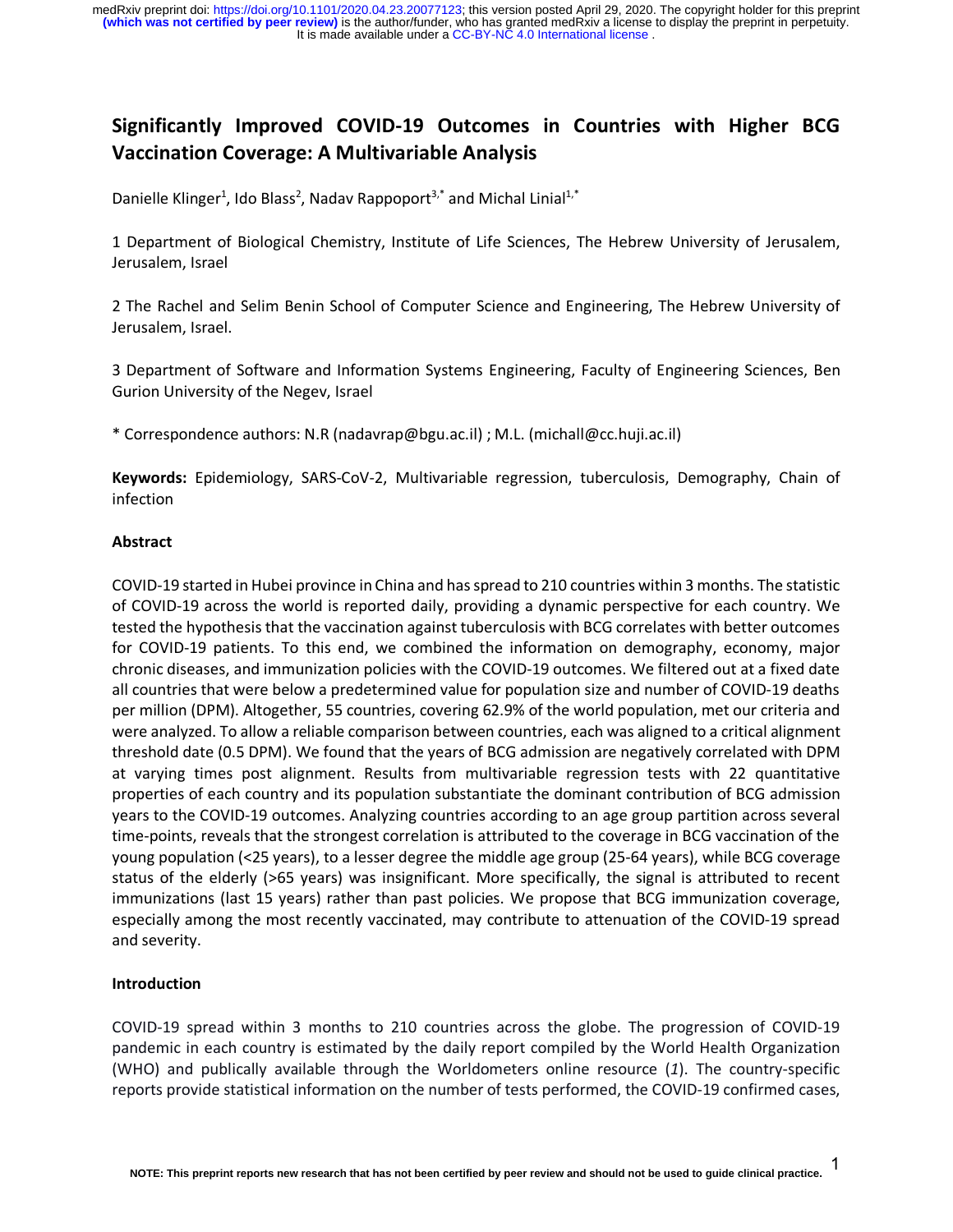the number of deaths, and the cumulative state of patients hospitalized in serious and critical condition. Along with the spread of the pandemic, most countries imposed a policy of social distancing and other measures to mitigate COVID-19. Despite the intense effort, the knowledge on the COVID-19 SARS-CoV-2 virus is fragmented and key epidemiological parameters are still missing (*2-6*). With over 170k reported deaths and an average number of 21.7 deaths per million (DPM, as of April 20th, 2020), the death toll remains a reliable measure for monitoring the spread and progression of the disease across countries (*7*). While for some European countries such as Belgium, Spain, and Italy the DPM is >400, other infected countries (e.g., Turkey, Israel, Hungary) are closer to the world average. The large differences in COVID-19 outcomes, even among neighboring countries (e.g., Spain and Portugal) are not likely to solely reflect differences in the regulations imposed by each country at the initial phase of the epidemic (*8*).

In this study, we tested the possibility that the extent and spreading of COVID-19 cases are associated with the status of tuberculosis (TB) immunization across the world. The Bacille Calmette-Guérin vaccine (BCG) contains a live attenuated strain of *Mycobacterium bovis,* is widely used to eradicate TB and was among the most broadly used vaccination throughout the 20th century in neonatal and young children. Despite its wide use in many developing countries, about 1% of the world population is infected with TB each year. While a constant reduction in death due to TB is observed in the last decade, the annual deaths exceeds 1.5M (*9*), with a substantial overlap with people that are HIV infected (*10, 11*). Currently, the BCG vaccine is provided to the entire population in most countries with high TB incidence (*12*). Over the last two decades, numerous countries changed their policy and restricted BCG immunization policy to nonnative born migrants from high TB burden countries (*13*). In this study, we questioned whether the longrange impact of the BCG vaccination regimes and the varied fraction of the population that is covered by BCG in different countries are linked with an improved COVID-19 outcome.

## **Materials and Methods:**

### **Data extraction:**

Information regarding COVID-19 outcomes was extracted daily between January 29th and April 20th, 2020, from the Worldometers website (*14*). Demographic measures of countries were extracted from the Worldometers website on April 17th, 2020 (*15*). Information regarding the share of population >65 years and economic development indicators was extracted from the World Bank data (*16*). Prevalence of chronic diseases (e.g. obesity, type 2 diabetes, Tuberculosis), and the death rate from cardiovascular disorders were extracted from Our World In Data website. Supplemental **Table S2** provides the source for each of these country-related information.

Information regarding past and present BCG administration practices in every country were extracted from the BCG world atlas (*15*). Two vaccination status groups were considered. The first group included countries that had either a current or past national mandatory vaccination policy (49 countries). The second group included countries that have only administered BCG vaccinations to specific groups at risk (6 countries). The percentage of the people at risk that were immunized out of the total population size is negligible (*15*). In addition, the estimates for BCG vaccination coverage between years 1980-2018 were extracted from the annual WHO reports (*17*). For additional resources used to establish the years of mandatory BCG administration see Supplemental **Table S3**.

For an extended description of data collection, data imputation and data processing see Supplemental Methods **S1-text.** Data normalization was performed for each country by accounting for the relevant population size. We included in the analysis of death per million (DPM), cases of hospitalization with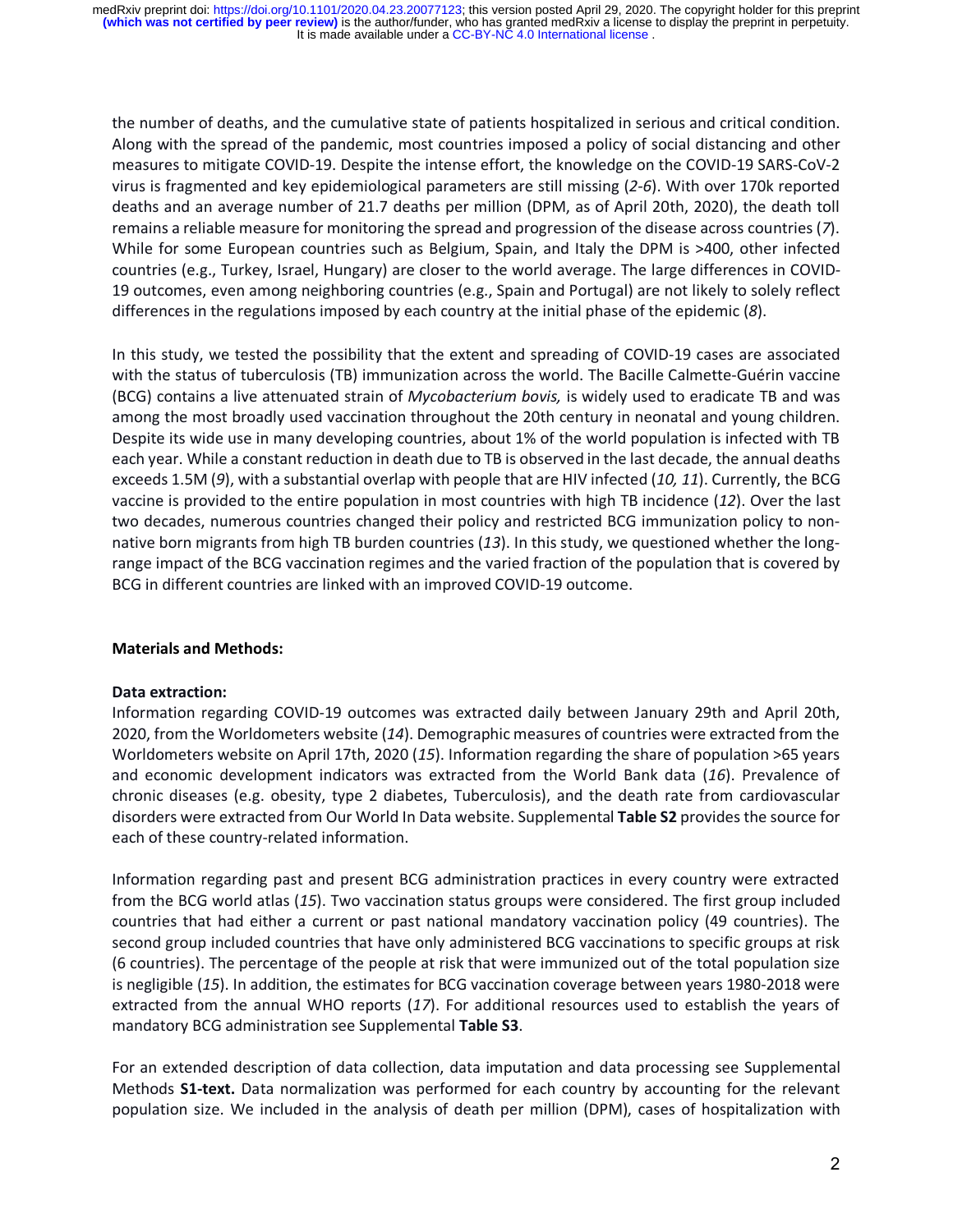serious and critical (SPM) and cases per million (CPM). Countries were included in the selected cohort if their population is >3M, and they met the criteria of >=3 deaths per 1M population on April 17th. The countries cohort can be seen in Supplemental **Table S1**.

## **Data Analysis:**

Accounting for the varying time of the diseases across countries, we define a unified aligned key date of a country as the first date when DPM reached for the first time the value 0.5 or higher. The following analysis was conducted across changing dates (e.g. 10-30 days) for the key aligned date as defined. For country-specific groups (binary or categorized, such as BCG administration), we applied the ranked Wilcoxon test as a nonparametric statistical test for comparing any paired groups. For the continuous (i.e. the number of years BCG was administered, the prevalence of TB in the population, median age) data we applied linear regression, reporting the regression fit and the calculated statistical significance (p-value) for the COVID-19 outcomes. A correlation between the BCG by age groups was determined by partitioning the population of each country into three groups: (i) 24 years and younger; (ii) 25 to 64 years; (iii) 65 years and older. From the age partition and the BCG coverage within each age group, a value that measures the *percentage of the population in the share of the age group with BCG* is calculated (see Supplemental Materials and Methods, **S1-text**).

## **Data Analysis Availability:**

An online tool for displaying the analytical results is available at: https://covi.shinyapps.io/COVID19/. Code and data is available at: https://github.com/nadavrap/COVID19.

### **Results**

### **Unified COVID-19 pandemic across countries by alignment key dates**

Analyzing the trends of the COVID-19 pandemic across different countries is prone to variability on the actual date in which countries were exposed and where COVID-19 fatality is recognized and reported. To increase the robustness of our analyses, we focused on countries with a minimal size of >3M population and mandatory 3 DPM at the analysis date (17 April, 2020). Altogether, 55 out of 210 countries covering 62.9% of the world population complied with these thresholds. A regional partition of these countries is shown in **Fig 1.** For detailed information on the countries included in the analyses, see Supplemental **Table S1**.



**Fig. 1.** Countries analyzed in this study (55 countries), partitioned by their geographical regions (left) and the cumulative population size within each region (right).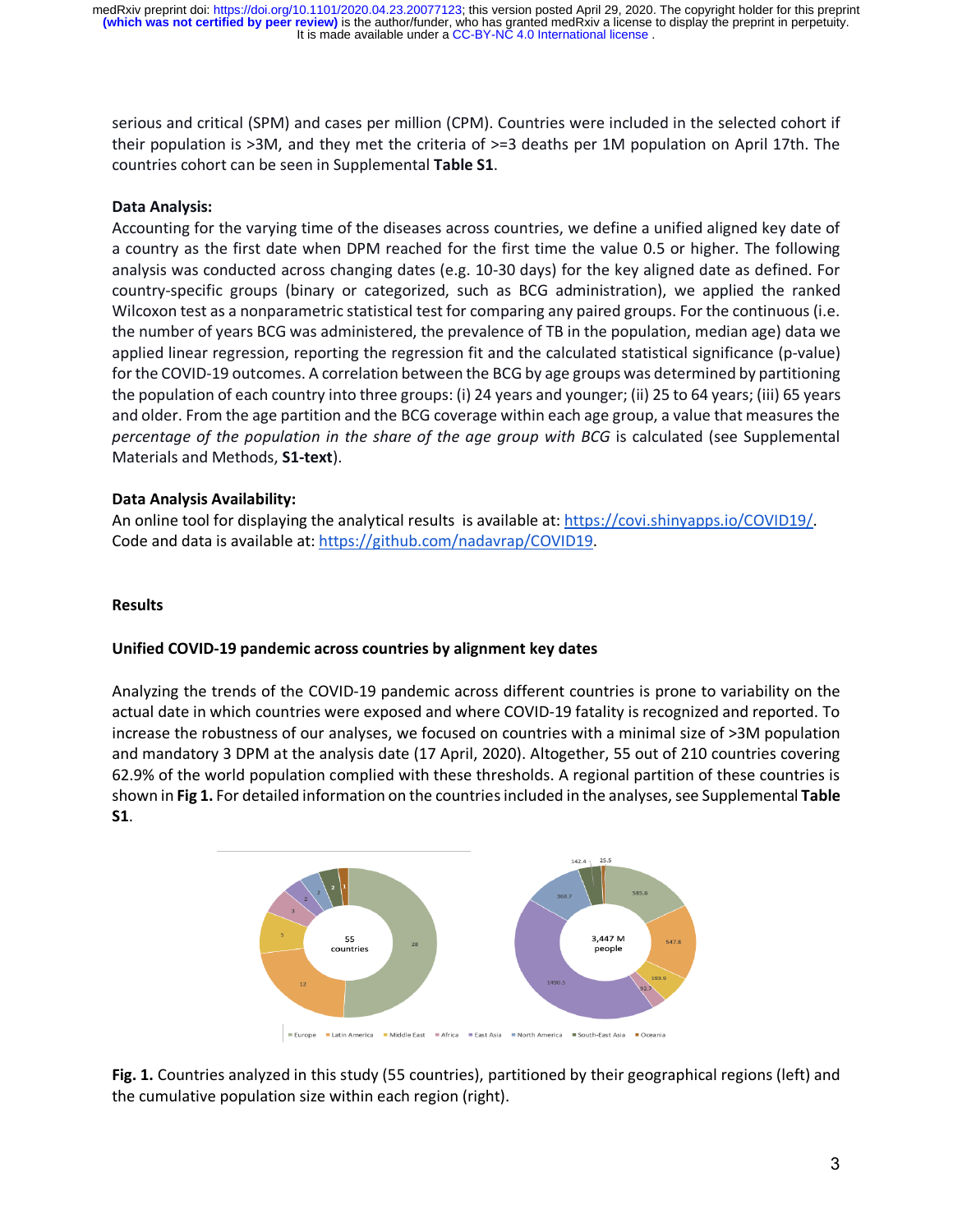#### **BCG Administration Years Are Negatively Correlated with COVID-19 Outcomes**

First we analyze COVID-19 outcomes as the difference in the death per millions (DPM) or cases per million (CPM). **Fig. 2** shows strong and significant correlations between COVID-19 outcomes and years of BCG administration. The analysis is performed 15 days following 2 different alignment key dates (defined by DPM = 0.5 and DPM = 1.5). Among the 51 countries with data information on the 15th day, we observed a strong negative correlation with both DPM and CPM as a function of BCG admission years. For DPM outcome we observed a correlation of R = -0.46, p-value of 0.0018 when aligned at DPM at >= 0.5 (**Fig. 2a**) and R = -0.49, p-value of 0.0019 when aligned at DPM >= 1.5 (**Fig. 2b**). Similarly, considering the CPM rather than the DMP results is a similar trend with slightly lower correlation and statistical strength. Specifically, at 15 days post alignment, we observed a correlation of R = -0.31, p-value of 0.039 when aligned at DPM >= 0.5 (**Fig. 2c**) and R = -0.39, p-value of 0.016 when aligned at DPM >= 1.5 (**Fig. 2d**). Repeating the analysis at various time points along the progression of the disease (e.g., 20 days after the aligned key date) resulted in a similar trend of highly significant negative correlation between COVID-19 outcomes and years of BCG administration. Note that at 20 days post key aligned data, as many as 44 out of 55 of the countries provided information. The other countries (mainly from Latin America) were at an earlier phase of the pandemic.



**Fig. 2.** Statistical analysis of the countries COVID-19 outcomes and years of BCG administration. All correlations were measured at 15 days following the alignment key date (51 countries). Correlations of years of BCG administration with DPM = 0.5 (a) and DPM = 1.5 (b). Correlation with CPM diff at 15 days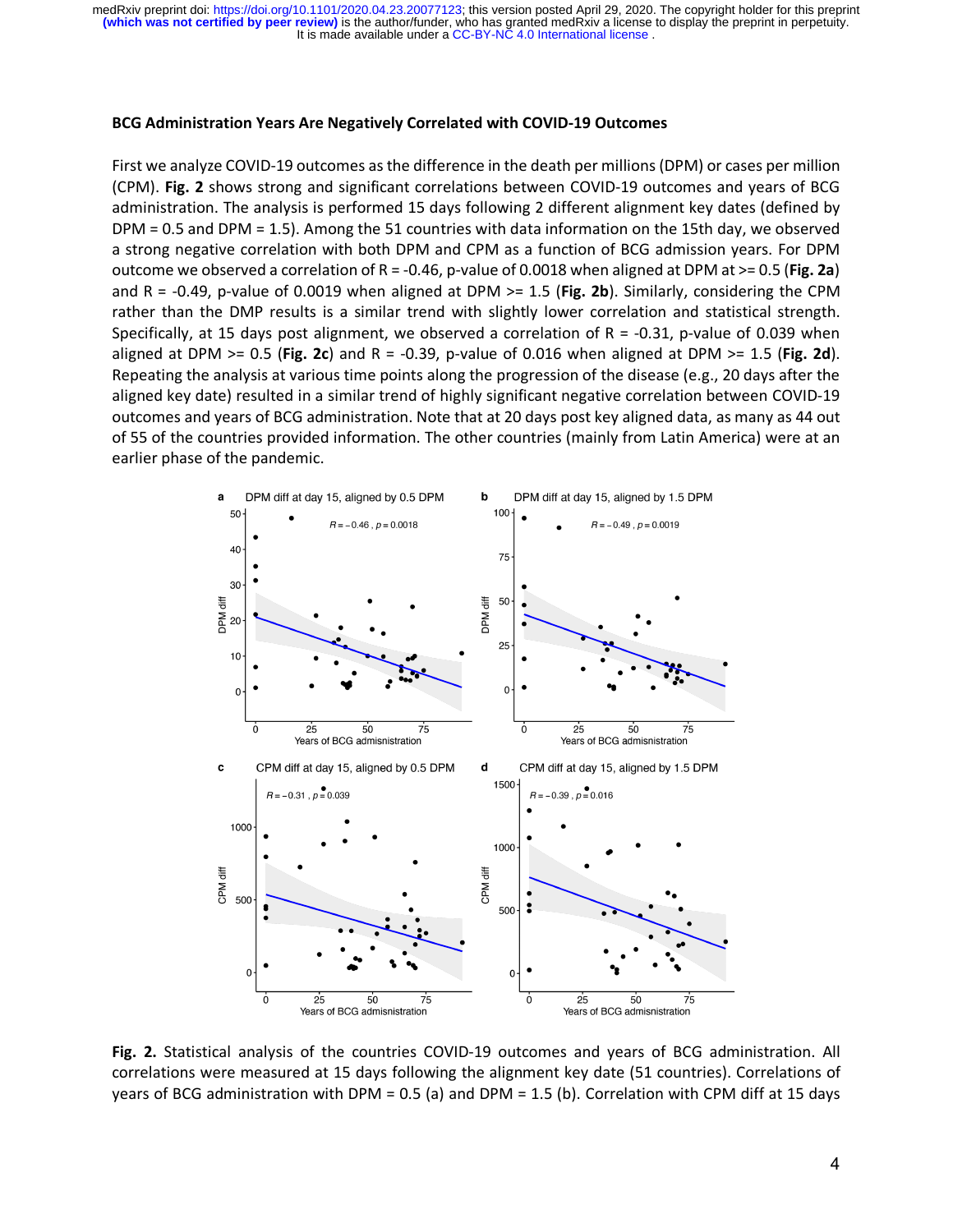when key date was defined as CPM = 0.5 (c) and CPM = 1.5 (d). DPM diff and CPM diff are calculated by the differences in the numbers from the measured date to alignment date.

To test the generality of our observations we repeated the analysis at a broad range of time points along the progress of the disease in the different countries, starting from the 10th day post the alignment key date and showing the trends in 5 days intervals (**Fig. 3)**. For this analysis we tested the outcome of COVID-19 confirmed cases (CPM) and the number of recovered (RPM), in addition to the DPM and SPM. The results of the DPM and SPM show high significance association at all time points, excluding the last time point that presents limited statistical significance based on data from only 19 out of 55 countries.



**Fig. 3.** Outcomes correlations with years of BCG administered. Each row represents a different outcome, and each column represents the time interval of the outcome from alignment date. Circle size represents the number of countries, and colour represents statistical significance with darker color indicates higher significance. Values in circles are the correlation estimates. Note that all correlations are in negative values.

# **Multivariable analysis reveals the strong contribution of BCG administration to the statistical signal of COVID-19 outcome**

Countries differ in many aspects like population size, Gross Domestic Product (GDP), life span, and more. In order to control for some of the potential confounding factors, we included numerous demographic values for a multivariable linear regression. The results show that the number of BCG administration years ranks significantly within the 3 coefficients with the larger effect (as measured by the normalized beta coefficient, and out of 22 coefficients) **(Fig 4**). The results are consistent among the different times observed: 15 days- ranks 3rd largest, p-value = 0.0355, beta = -0.67; 20 days- ranks 6th larger effect, pvalue =  $0.0123$ , beta =  $-0.75$ ; 25 days- ranks 1st largest effect, p-value =  $0.0235$ , beta =  $-1.18$ . Unsurprisingly, a strong positive beta coefficient is associated with the median age. Cancer percentage is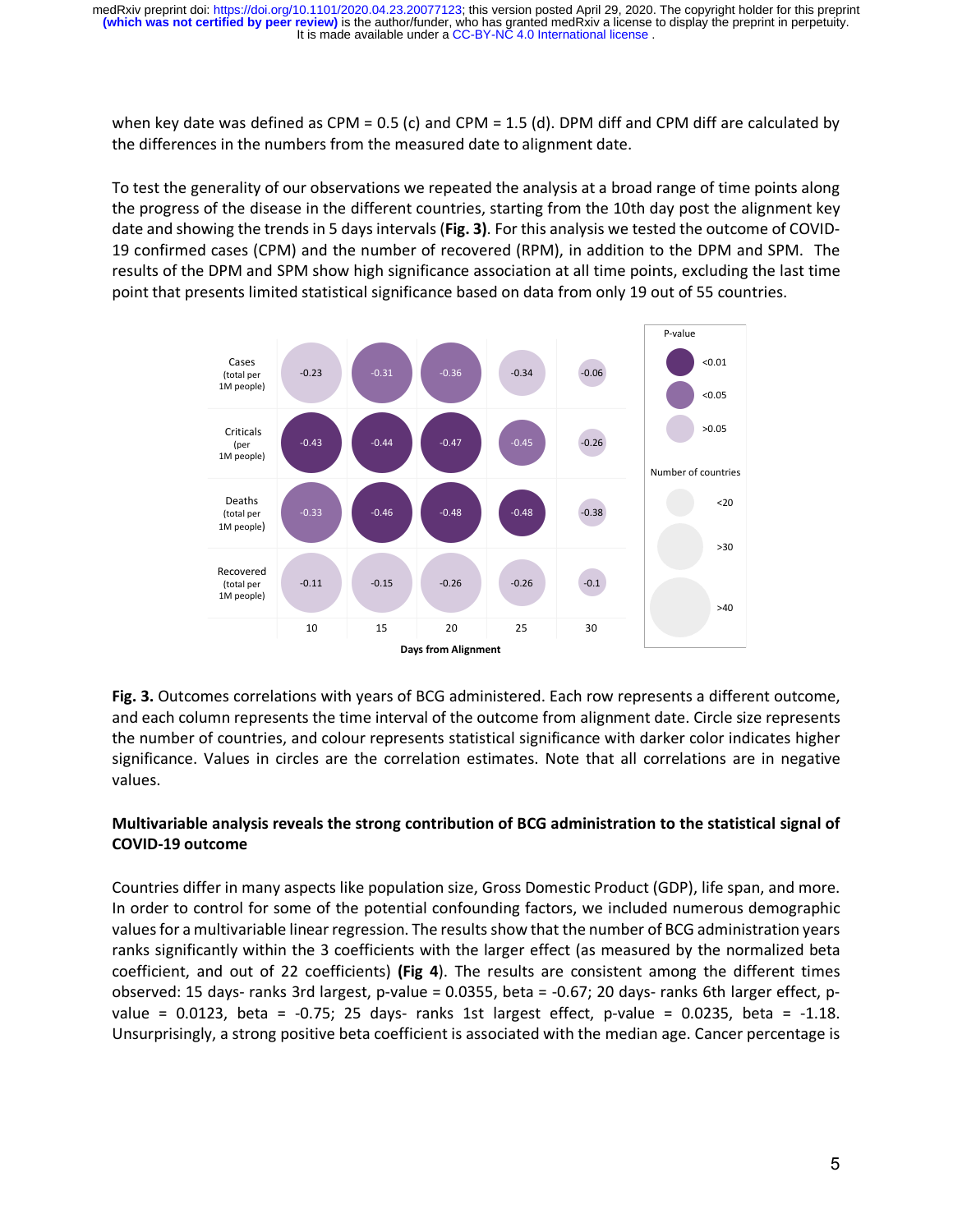

#### also significant. The contribution of comorbidities in the multivariable analysis call for future analysis. Coefficient Plot

**Fig. 4. Multivariable analysis.** Beta coefficients of the normalized multivariable linear regression are shown. Blue lines represent the coefficients' 95% confidence intervals. P-values were added for all variables with p-value < 0.1.

## **Highest correlation with BCG age coverage applies to the most recently vaccinated**

We next investigated the relevance of age groups to the observation showing that years of BCG admission are strongly correlated with better COVID-19 outcomes (**Figs 2,3**). We inspected the age partition of the population for each country, as it is evident that countries differ drastically in their median age. For instance, while in Ecuador the median age is 27.9, it is 47.3 years in Italy. **Fig. 5** shows the correlation of total years of BCG admission within the given timeframe of the age group, according to the country-based age composition, 15 days post alignment key dates. The population in each country was partitioned to young (<24 years of age), working class (25-64 years) and old (>65 years). Across several time points, the strongest correlation for BCG coverage for the age dependent was associated with the young group (**Fig. 5a**), followed by the working class group (**Fig 5b**). The correlation with the young age group (testing at 20 days) is highly significant with  $R = -0.53$ , p-value 0.00048. The highly statistically significant negative trend repeats among all dates tested within the 10-25 days post alignment. The correlation with the age group of 25-65 years (testing at 20 days) is also significant with  $R = -0.32$  with a weaker significance (p-value = 0.044). The negative trend in 15 days is observed but it is not significant (e.g. at 15 days- R =- 0.28, p-value = 0.064). Interestingly, for the old age group the correlation is negligible and insignificant (**Fig. 5c**)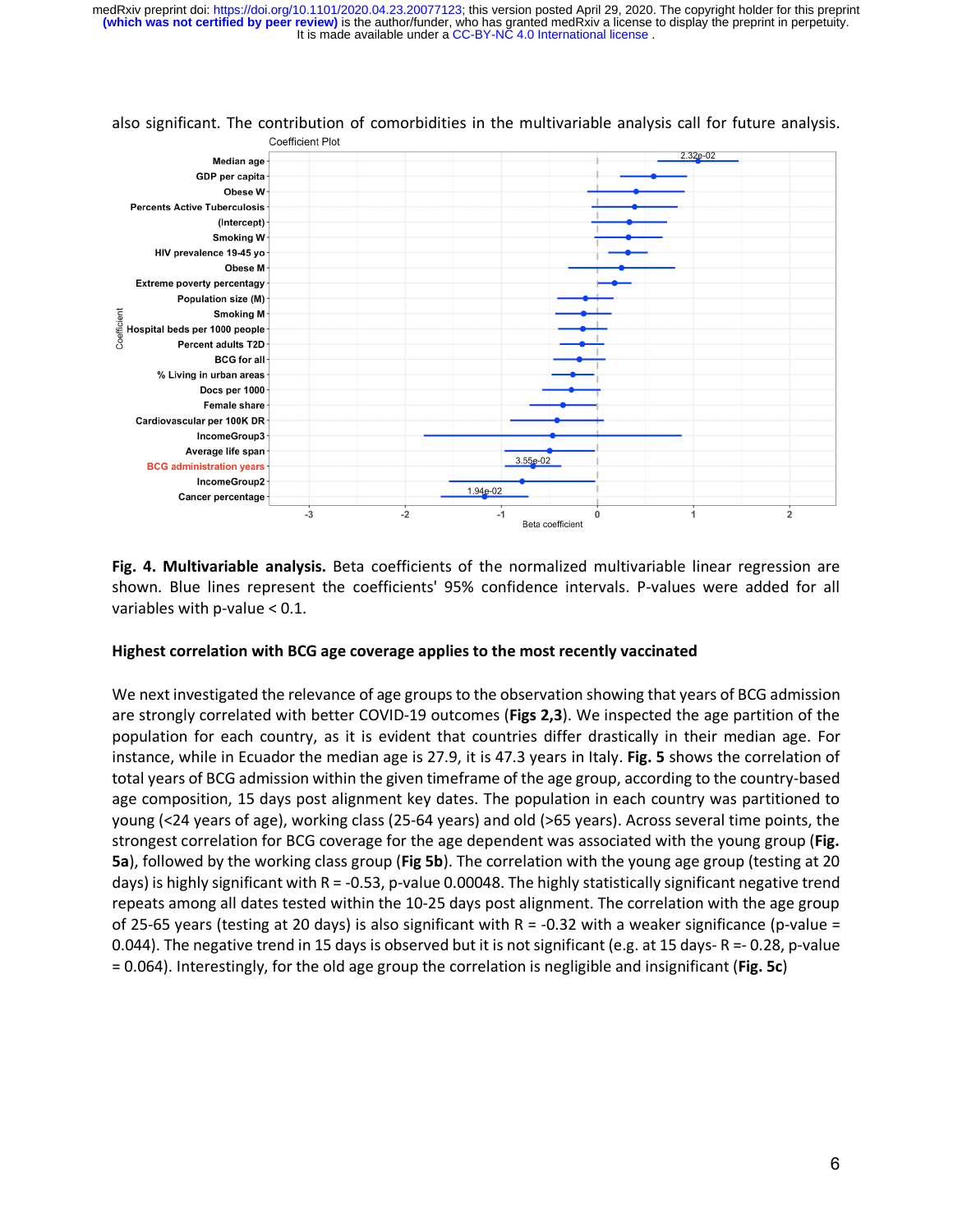

**Fig. 5.** Correlations of relative BCG coverage with DPM diff among varying age groups. All correlations were measured at 15 days following the alignment key date. Relative BCG coverage within the young age group (**a**); Relative BCG coverage within the working class age group (**b**); Relative BCG coverage within the old age group (**c**). The DPM diff in countries that have (gray), partially have (yellow), or have not (blue) rolled immunization programs over the past 15 years. The statistical significance values are shown (**d**).

The pronounced signal in the young age group led us to investigate whether recent immunization may have a positive effect on the outcome, and whether the signal may be due to the proximity in age group of the young to the time of vaccination. The efficacy of BCG against TB is expected to span approximately 12-15 years (*18*). We therefore divided the countries into 3 disjoined groups representing their vaccination policies over the past 15 years: (i) countries with mandatory immunization policies over the past 15 years; (ii) countries with mandatory immunization policies for less than 7.5 years within the past 15 years; (iii) countries with no mandatory immunization policies over the past 15 years. Applying the Kruskal-Wallis test to the outcome of DPM, yielded highly significant results at a range of tested dates post alignment (10-25 days), establishing that countries with immunization policies over the past 15 years have a significantly lower rate of DPM with respect with countries in group (iii). **Fig. 5d** shows results for 15 days post alignment, with a p-value of 0.00097 between the fully treated (group i) and non treated (group iii) groups.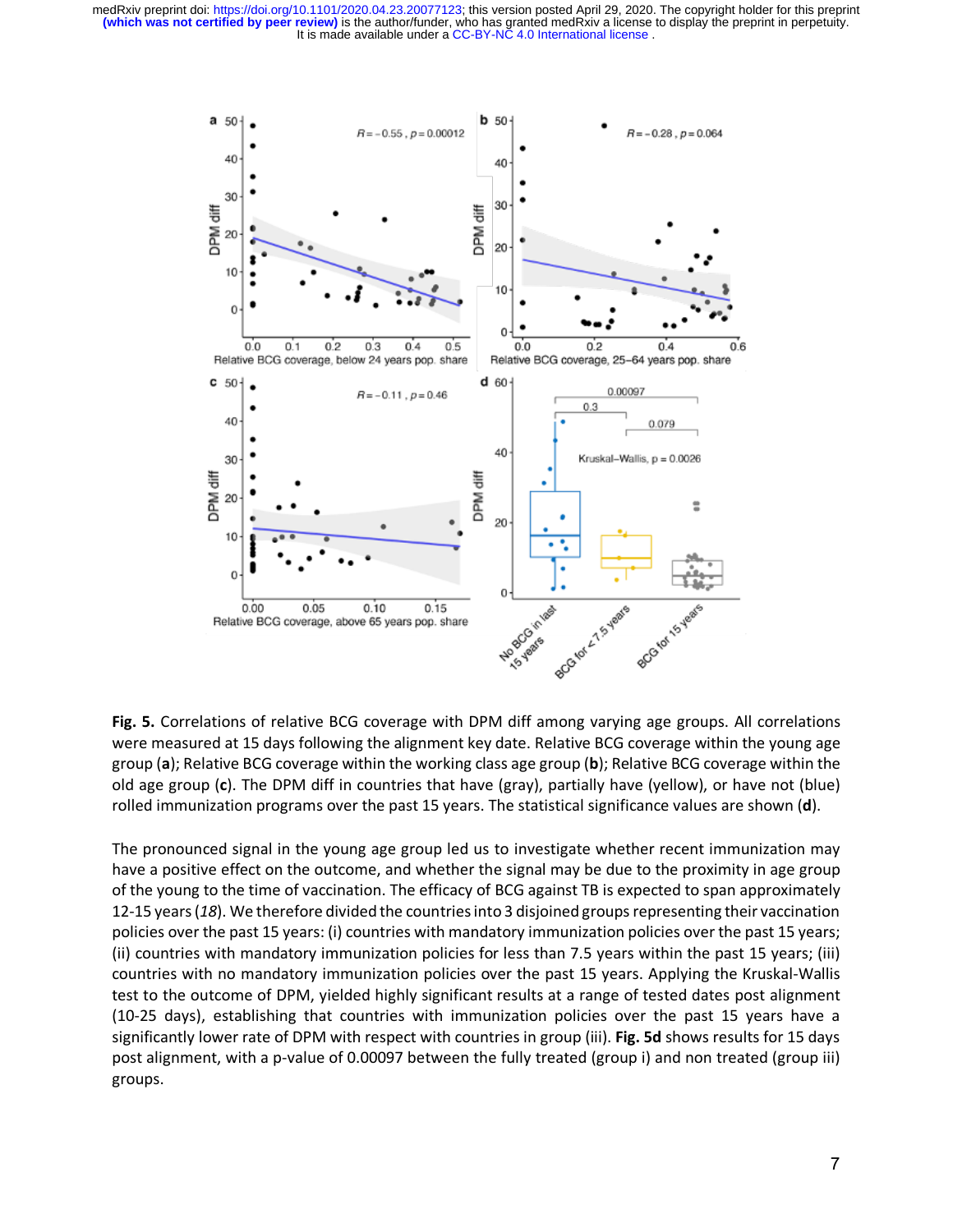We provide an interactive website in https://covi.shinyapps.io/COVID19/ that provides a useful analytical webtool for single variant statistics, correlations, multivariable analyses and more. The user friendly platform allows users to change parameters along the pandemic progression by selecting any predetermined outcomes as a reference date for the alignment.

## **Discussion**

The significant strong correlation between the BCG vaccination and better outcomes for COVID-19 is shown across many countries, covering the majority of the world population (62.9%). This finding is based on an unbiased view of all countries that comply with predetermined thresholds on a minimum number of DPM and population size (see Materials and Methods). We anticipate that with the progression of COVID-19 pandemic more countries that are at an early phase of the pandemic could be included. Importantly, the strong negative correlation between the BCG admission years and DPM was sustained at a range of time-points (**Fig. 3**). The trend was very similar for DPM or for accounting people that were hospitalized and are in serious and critical condition (SPM). The negative correlation to COVID-19 positive cases (CPM) is weaker relative to DPM. It reflects the varying capacities of different countries to carry the molecular tests (or lung CT pathology as a test) and more importantly the policy of who is being tested greatly varies. Weaker confidence was observed for people that were recovered (RPM). We assume it reflects the early stage of the pandemic in many countries. Furthermore, the non-standardized definition for COVID-19 confirmed recovery is likely to reduce the reliability of the RPM and eventually affect statistical power.

Our multivariable analysis highlights the strength of combining a broad range of country-based quantitative observation (e.g., economic measures, number of doctors per 1000 people), and population composition including habits (smoking), exposure to infectious diseases (prevalence of TB) and several major comorbidities (e.g. cancer, diabetes). Many of these individual measures are correlated and may reflect confounding factors. For instance, countries that suffer from a high level of TB (*19*) are also marked by high immigration, social inequalities, high drug or alcohol abuse, and HIV infection (*11*). Most importantly, the multivariable analysis validated the importance and statistical significance of BCG immunization years given the other variables, attributing better outcomes to them. As expected the median age was also extremely significant, with higher values strongly contributing to the worse COVID-19 outcome.

The detailed information on the number of BCG admission years is used as an additional source of information that is unavailable when a binary definition of BCG immunization is considered. Detailed information on the exact years from first admission, the health policy in each country, and the actual immunization coverage (provided by the WHO) allowed a thorough inspection of the BCG vaccination by the population structure (**Fig. 5**). We explicitly tested what component of the BCG immunization is most critical out of the COVID-19 outcomes. By partitioning the population to young, middle and elderly age groups, we confirmed that the strongest signal towards COVID-19 outcome is associated with the young (<24 years), then the middle age (25-64 years) while the elderly (>65 years) that are at highest risk for COVID-19 mortality do not correlate with BCG higher coverage. The implication of this observation for COVID-19 epidemiology is evident. It is likely that in countries where the young population (<24 years) is vaccinated maximal protection is provided. Universally, the DPM among young people is very low (0.04% for <17 years (*14*)), their main contribution is expressed in sustaining the chain of infection. Higher coverage of young that leads to a lower death toll in the elderly population is most probably due to a lower rate of infection that is caused by the young group, leading to an overall lower death toll. The lack of correlation between BCG coverage of >65 years and COVID-19 outcomes is in accord with the expected negligible impact of the elderly population on the transmission within the community.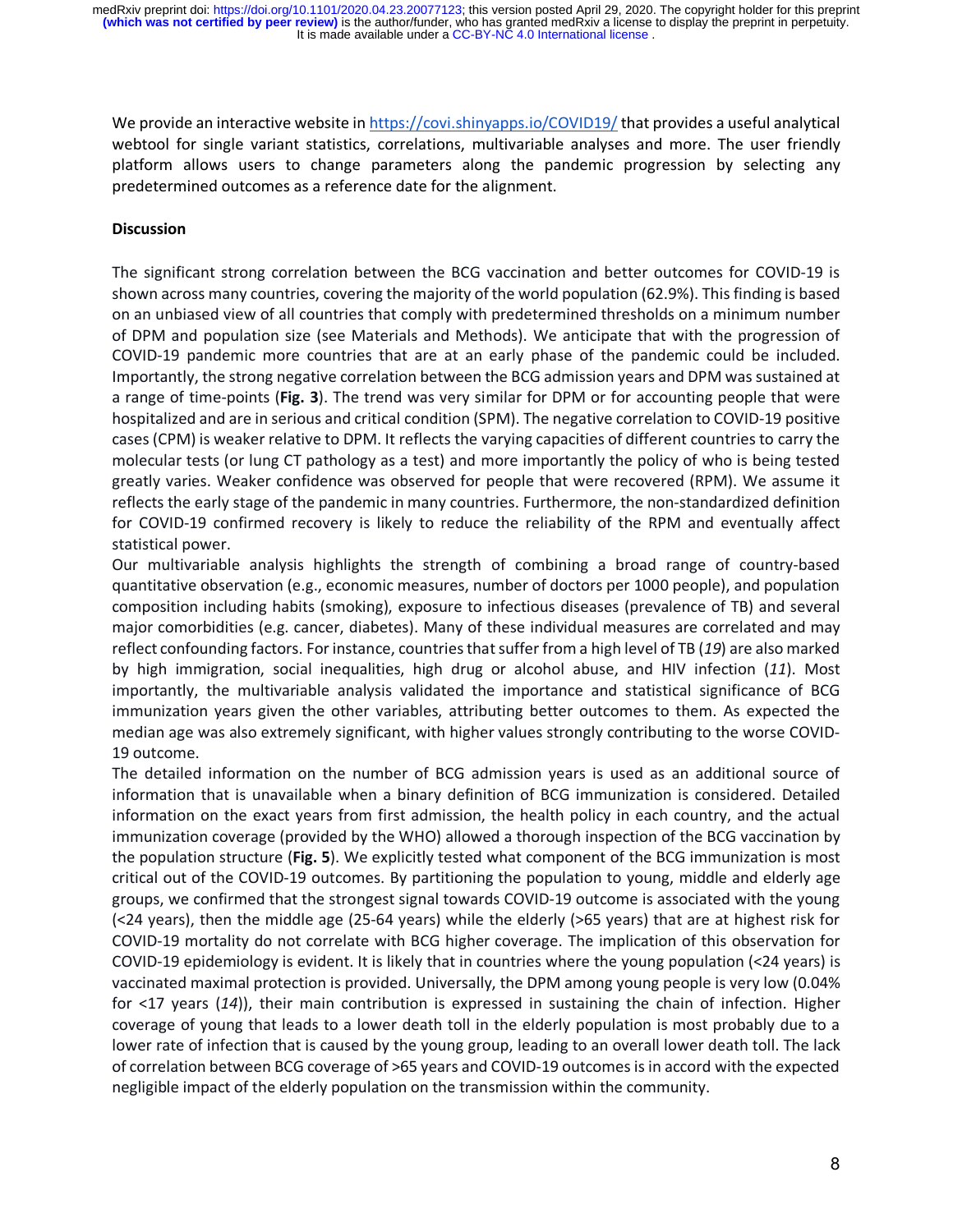Several reports proposed that the BCG vaccinated population is partially protected against viruses in general, and the SARS-CoV-2 in particular (*20*). Despite the broad usage of BCG for almost a century, the long-term effect of BCG on the immune system remains enigmatic. BCG was reported to have a protective function on various pathogens and was argued to act as a general systemic immunological stimulator. The indirect effects of BCG on diabetes, multiple sclerosis, and all-cause mortality of children in developing countries were reported (*21*). We argue based on the age-partition analysis that the recent immunization in many of these countries rather than a long-term heterologous effect dominates. The strong statistical significance value for BCG being effective for the recently immunized population (0-15 years, **Fig 4d**) supports the hypothesis for a better outcome of COVID-19 is governs by recent BCG immunization (*22*), the alternative view suggesting a lifetime activation of the system that awaits additional evidence. We conclude that the strong negative correlation with BCG administration years, the impact of a recent vaccination, and the validated role of the young population in the spread of COVID-19 are fundamental observations for revisiting global and national BCG immunization policy. While, at present, the WHO does not recommend BCG vaccination for prevention of COVID-19, several clinical trials with BCG are undertaken (*23, 24*).

# **Acknowledgement**

We would like to thank the Interdisciplinary Data Science Research (CIRD), the Hebrew University of Jerusalem, for a partial fellowship to D.K.

## **References**

- 1. World Health Organization, Coronavirus disease 2019 (COVID-19): situation report **74**, (2020).
- 2. S.-m. Jung *et al.*, Real-time estimation of the risk of death from novel coronavirus (COVID-19) infection: inference using exported cases. *Journal of clinical medicine* **9**, 523 (2020).
- 3. Y. Bai *et al.*, Presumed Asymptomatic Carrier Transmission of COVID-19. *JAMA*, (2020).
- 4. Q. Ruan, K. Yang, W. Wang, L. Jiang, J. Song, Clinical predictors of mortality due to COVID-19 based on an analysis of data of 150 patients from Wuhan, China. *Intensive care medicine*, 1-3 (2020).
- 5. Y. Wang, Y. Wang, Y. Chen, Q. Qin, Unique epidemiological and clinical features of the emerging 2019 novel coronavirus pneumonia (COVID-19) implicate special control measures. *Journal of medical virology*, (2020).
- 6. R. M. Anderson, H. Heesterbeek, D. Klinkenberg, T. D. Hollingsworth, How will countrybased mitigation measures influence the course of the COVID-19 epidemic? *The Lancet* **395**, 931-934 (2020).
- 7. N. Subbaraman, Why daily death tolls have become unusually important in understanding the coronavirus pandemic. *Nature*, (2020).
- 8. G. Onder, G. Rezza, S. Brusaferro, Case-fatality rate and characteristics of patients dying in relation to COVID-19 in Italy. *JAMA* (2020).
- 9. G. Sotgiu, G. Sulis, A. Matteelli, Tuberculosis A World Health Organization Perspective. *Tuberculosis and Nontuberculous Mycobacterial Infections*, 211-228 (2017).